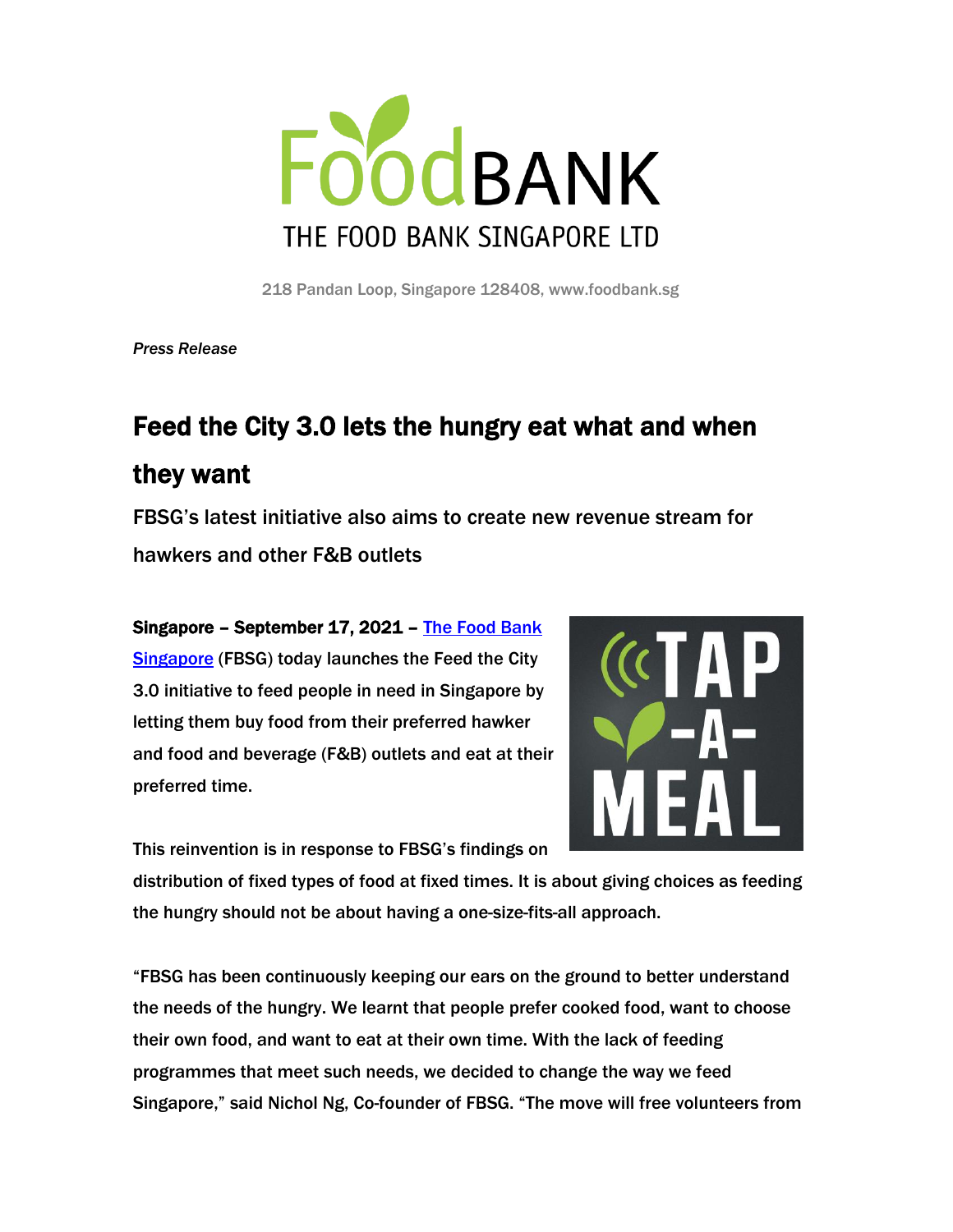cooking and delivering door to door to focus on being ambassadors of the food banking movement and getting more F&B partners and donors to come on board."

The initiative is an extension of the organisation's Bank Card programme, which lets the needy purchase dry food items from its vending machines under its The Food Pantry 2.0 programme.

FBSG is expanding the programme to all its beneficiary organisations and reaching out to community development councils (CDCs) to ensure that the ground is covered and those in need are fed.

First on board as a F&B partner is Fei Siong Group, which operates food stalls in coffee shops, food kiosks, quick serve restaurants and food atriums across 19 brands including Nam Kee Pau and Boleh Boleh.

"We are heartened to be able to support the beneficiaries via this initiative. With our extensive range of food selection across both halal and non-halal brands from more than 150 outlets island-wide, we hope that beneficiaries can redeem and enjoy a meal of their choice in a location easily accessible to them," said Tan Kim Siong, Founder and Managing Director of Fei Siong Group. The group will progressively roll out this initiative across its brands, starting with Encik Tan in September.

#### Feeding the hungry, helping food vendors

Under the scheme, a beneficiary orders a meal from a participating F&B outlet and pays with the Bank Card. The vendor will scan the Bank Card using the app on the smartphone. The amount will be deducted from the card and the data will be sent to FBSG to reimburse the vendor.

"The meals will be charged at regular and not subsidised price as we understand that hawkers and F&B outlets are also going through a challenging time. Feed the City 3.0 aims to provide them with an additional revenue stream, helping them to save their livelihood. Some outlets are giving us a little discount to help defray the operational cost. We hope at least 20 other F&B groups and food chains, as well as